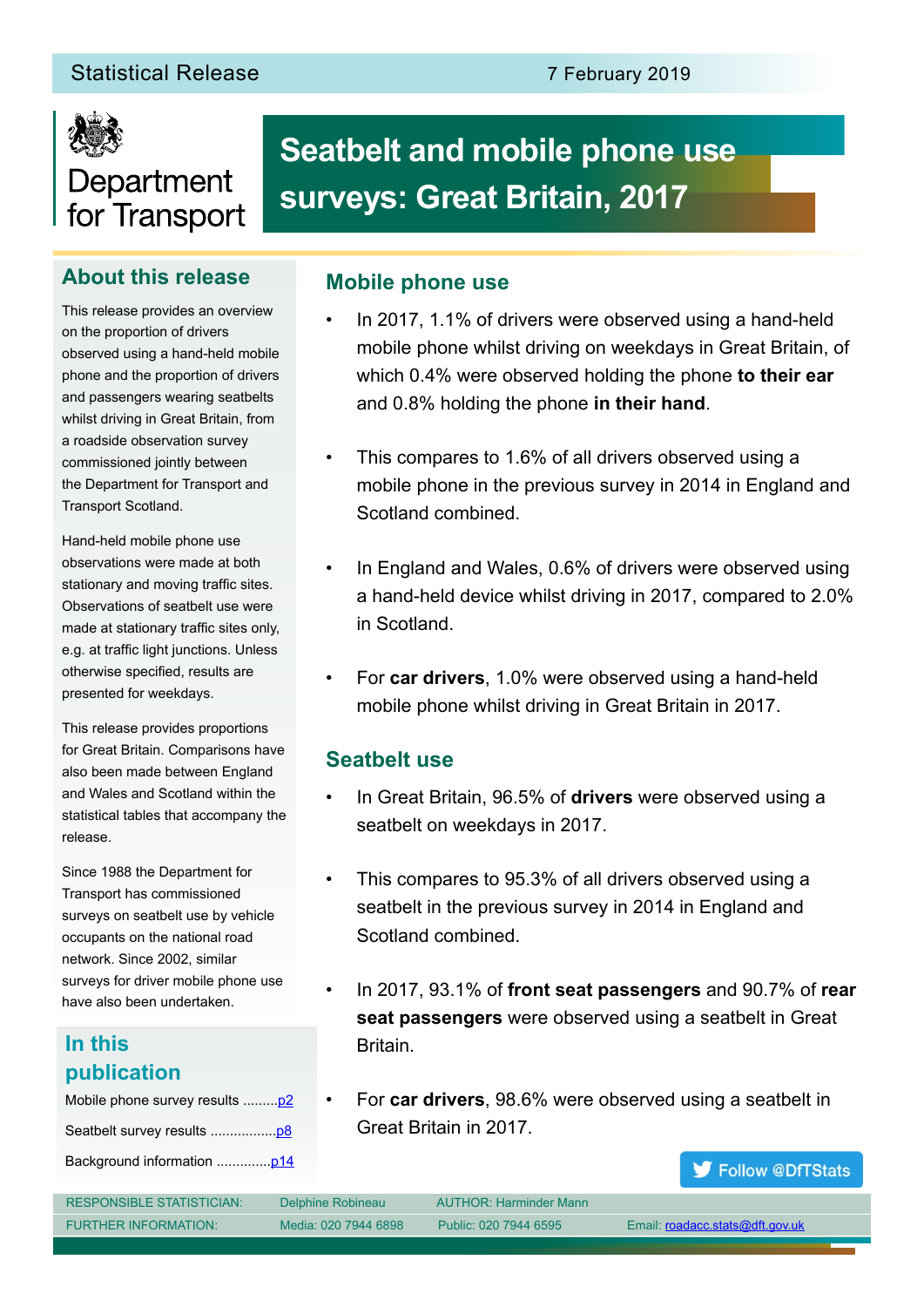# <span id="page-1-0"></span>**Mobile phone survey - headline statistics**

Observations of mobile phone use were made at sites with both stationary and moving traffic. In this release, results are presented for weekdays and moving sites (unless otherwise specified) to ensure the results are comparable to the previous surveys. The results of the mobile phone survey can be used to assess compliance with the legislation in Great Britain.

In 2017, 1.1% of drivers were observed using a mobile phone whilst driving on weekdays in Great Britain. This rate was higher in Scotland (2.0%) than in England and Wales (0.6%).

Rates of mobile phone use are slightly lower when restricting to car drivers only (1.0% in Great Britain in 2017).

**Chart 1: Hand-held mobile phone use, 2017**

### **Definition**

A **hand-held mobile phone** is defined as a device that is being held by the driver at the time of observation. The driver may be receiving or making a call, texting or reading a text, or using it for some other interactive function. It was not possible for observers to determine what the mobile phone was being used for, but a distinction was made between drivers holding the phone **to their ear** or holding it **in their hand**. No data was collected on hands-free use of mobile phones whilst driving.



### **Chart 2: Hand-held mobile phone use by car drivers, England (2002-2014), England and Wales (2017)**



### **Geographical coverage**

The 2017 survey included 2 moving sites in Wales so the figure in this chart is for England and Wales for this year. Figures for earlier years are for England only. Changes in the methodology and geographical coverage of the survey sites mean that figures are not directly comparable to previous years.

*Includes taxi/private hire vehicles*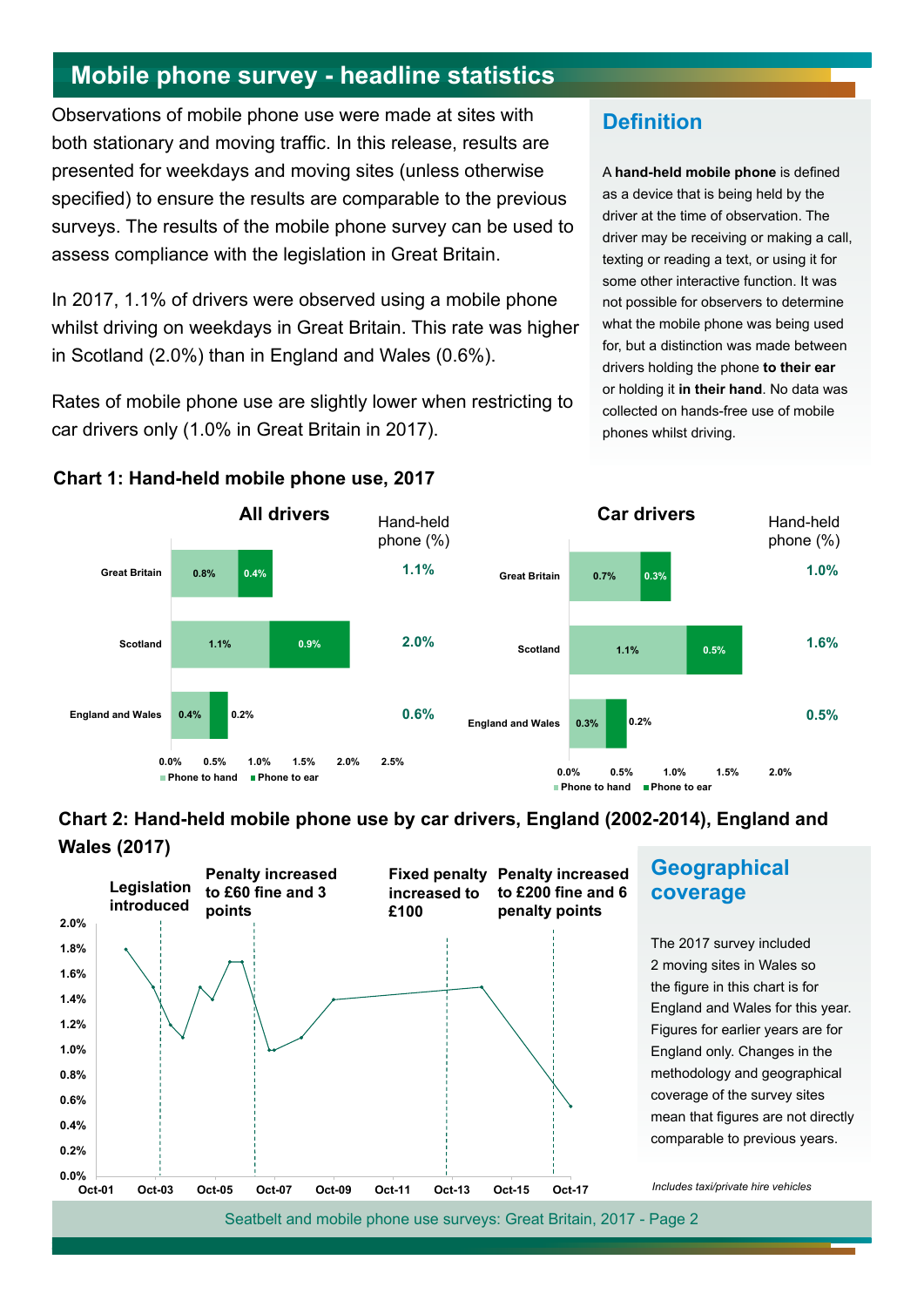For car drivers (including taxi and private hire vehicle drivers), hand-held mobile phone use whilst driving has reduced compared to the last survey (chart 2). In 2014, 1.5% of car drivers were observed using a hand-held mobile phone whilst driving in England compared to 0.6% of car drivers in England and Wales in 2017. This reduction could be linked to the change in legislation of March 2017, **however, this does not imply causation or prove the effectiveness of the policy**. In this chart, car occupants include observations for taxi and private hire vehicles for consistency with previous surveys.

### **Background on legislation**

In December 2003, legislation was introduced making it illegal to use a hand-held mobile phone whilst driving or riding a motor vehicle on the road. Drivers caught using a hand-held mobile phone whilst driving may be issued with a fixed penalty notice with points on the driving licence and a fine. In February 2007, the penalty for using a mobile phone whilst driving increased from a £30 fine to a £60 fine and three driving licence points. These fines increased to £100 in 2013 and then again to £200 and 6 penalty points in March 2017, with a maximum fine of £1,000 (£2,500 if driving a lorry or bus) if the case goes to court. If a case goes to court, the driver or rider may be disqualified from driving or riding. Drivers or riders can use hands-free phones, sat navs and 2-way radios when driving or riding. However, if the police think the driver or rider is distracted and not in control of their vehicle they could still get stopped and penalised.

Further information on the law on using a mobile phone whilst driving can be found at: [http://](http://www.legislation.gov.uk/uksi/2003/2695/regulation/2/made) [www.legislation.gov.uk/uksi/2003/2695/regulation/2/made](http://www.legislation.gov.uk/uksi/2003/2695/regulation/2/made) and [https://www.gov.uk/using-mobile](https://www.gov.uk/using-mobile-phones-when-driving-the-law)[phones-when-driving-the-law](https://www.gov.uk/using-mobile-phones-when-driving-the-law)

Stationary sites are used to analyse characteristics on mobile phone use where observations cannot be made in a moving vehicle, for the age of the driver and whether passengers are present in the vehicle. Rates of mobile phone use are higher at stationary sites compared to moving sites. In 2017, 2.1% of drivers were observed using a mobile phone whilst stationary in Great Britain (2.2% in England and Wales and 2.5% in Scotland).

Results at moving sites are not directly comparable to those at stationary sites because drivers' mobile phone use whilst stationary at a junction may not be representative of their general use whilst driving. The higher rate at stationary sites might be due to drivers believing it is safer to use a hand-held mobile phone in stationary traffic or wrongly thinking it is legal to use a hand-held mobile phone whilst stationary.

In the 2014 survey, 2.3% of drivers were observed using a mobile phone whilst stationary in England and Scotland (2.5% in England and 1.7% in Scotland).

**Stationary sites** were located at traffic light junctions and observed drivers behaviour whilst the vehicles were stationary (being held by a red light).

**Moving sites** were located at pavements or laybys to make observations of moving traffic.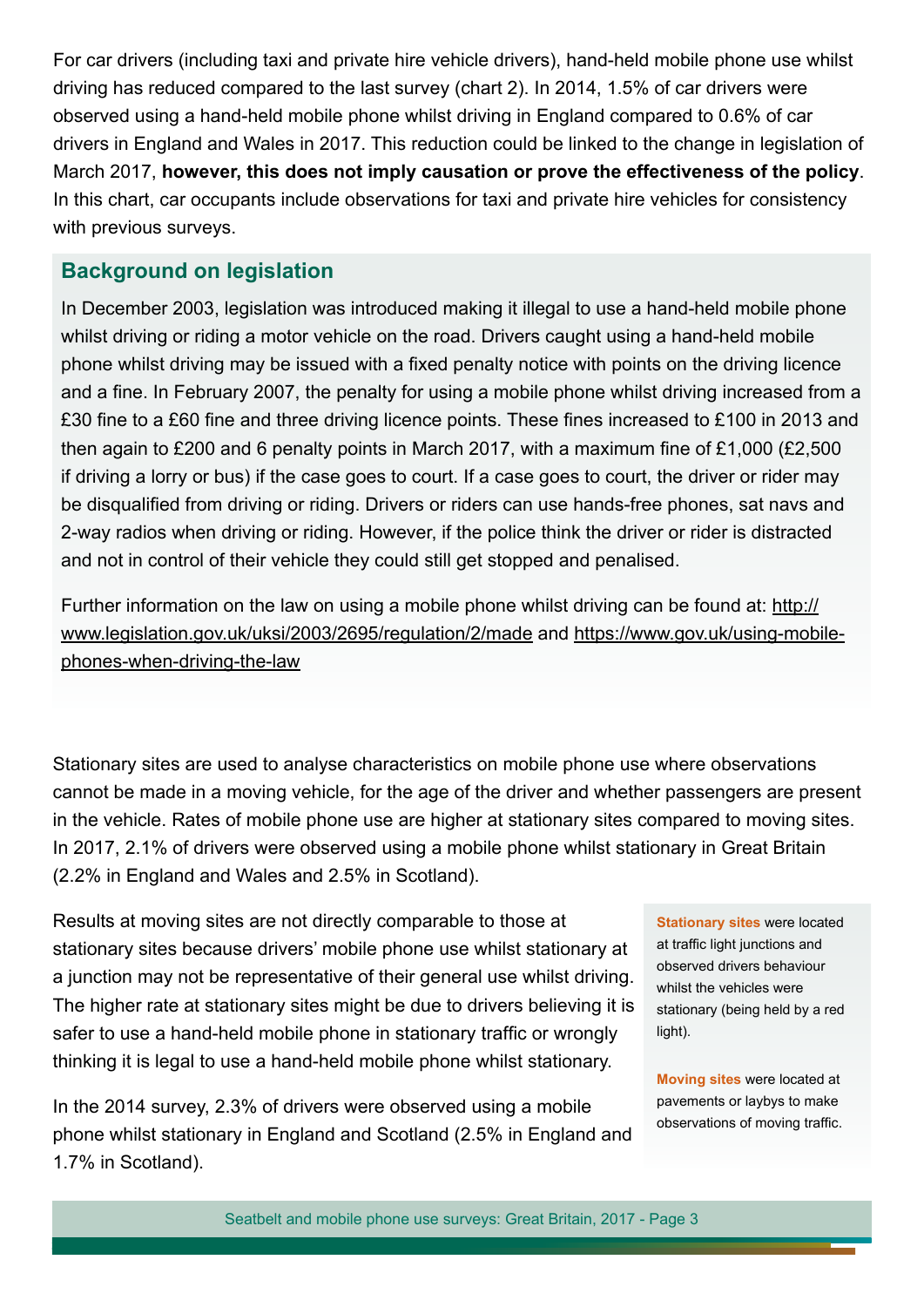# **Vehicle Type**

In 2017, the highest proportion of drivers using a hand-held mobile phone whilst driving was amongst taxi/private hire vehicle drivers (3.3%). The higher rate for this category is mostly driven by a higher rate in Scotland, which is based on a relatively small sample. Caution should be used when interpreting these figures.



**Chart 3: Hand-held mobile phone use by vehicle type, Great Britain, 2017**

# **Road type**

In Great Britain, a higher proportion of drivers were observed using a mobile phone on urban roads compared to rural roads.





For all drivers and car drivers in Great Britain, the proportion of hand-held phone use whilst driving were similar on major and minor roads. Definitions on road types can be found on page 10.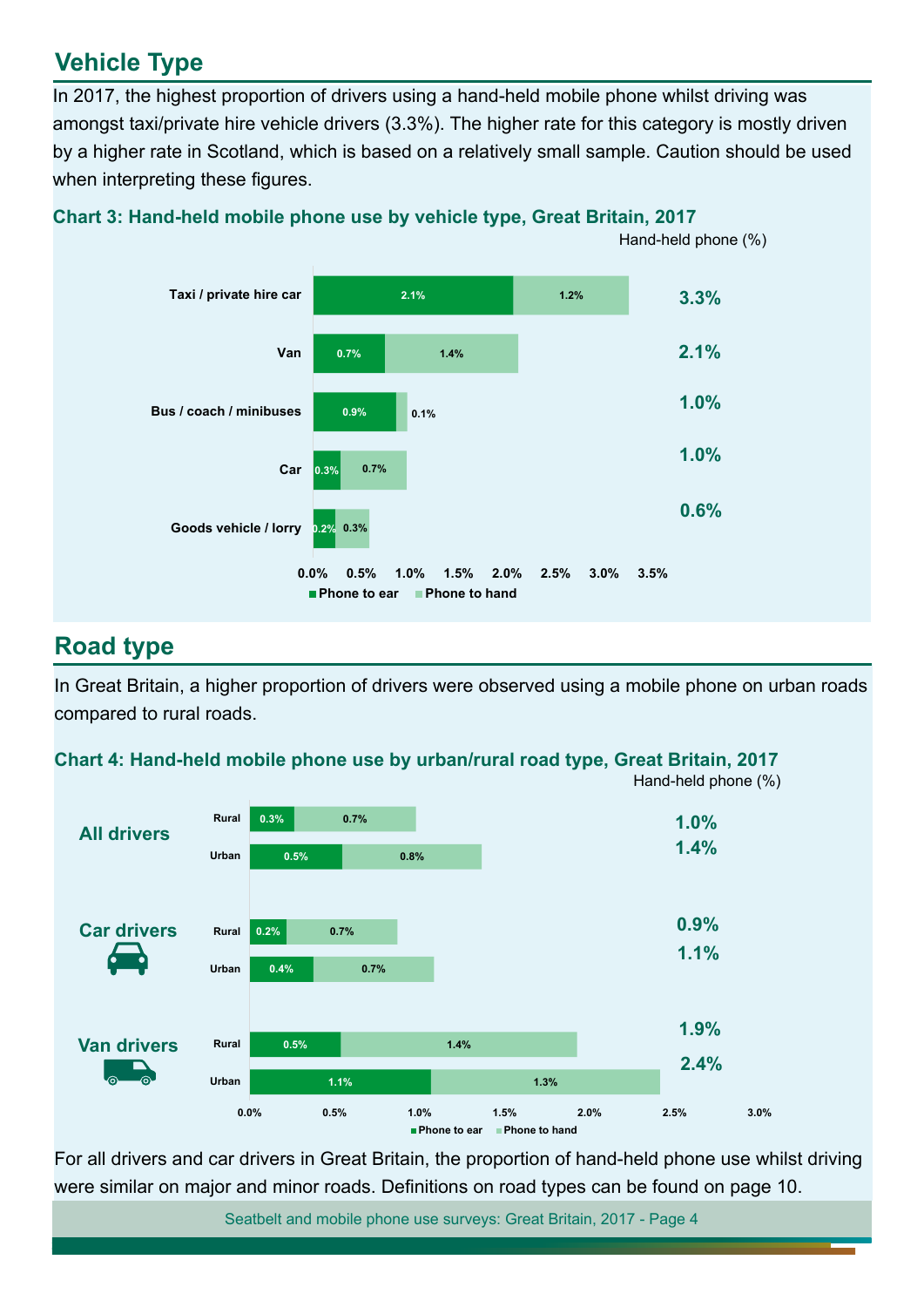# **Time of week**

Headline statistics in this release were calculated for weekdays for comparability with earlier years, however some sites were observed at weekends to enable comparisons to be made. In Great Britain, there was a higher proportion of hand-held mobile phone use on weekends compared to weekdays in 2017, both for all drivers and for car drivers.





# **Time of day**

Observations were made in half hour sessions during the survey. The afternoon survey sessions had higher rates of hand-held mobile phone use from 13:30 onwards, with the exception of 16:30 to 17:00. The highest proportion of drivers using a mobile phone whilst driving were observed between 17:30 to 18:00 on weekdays in Great Britain. Results by time of day should be treated with caution as differences may be due to random variation rather than representing real changes.



**Chart 6: Hand-held mobile phone use by time of day, Great Britain, 2017**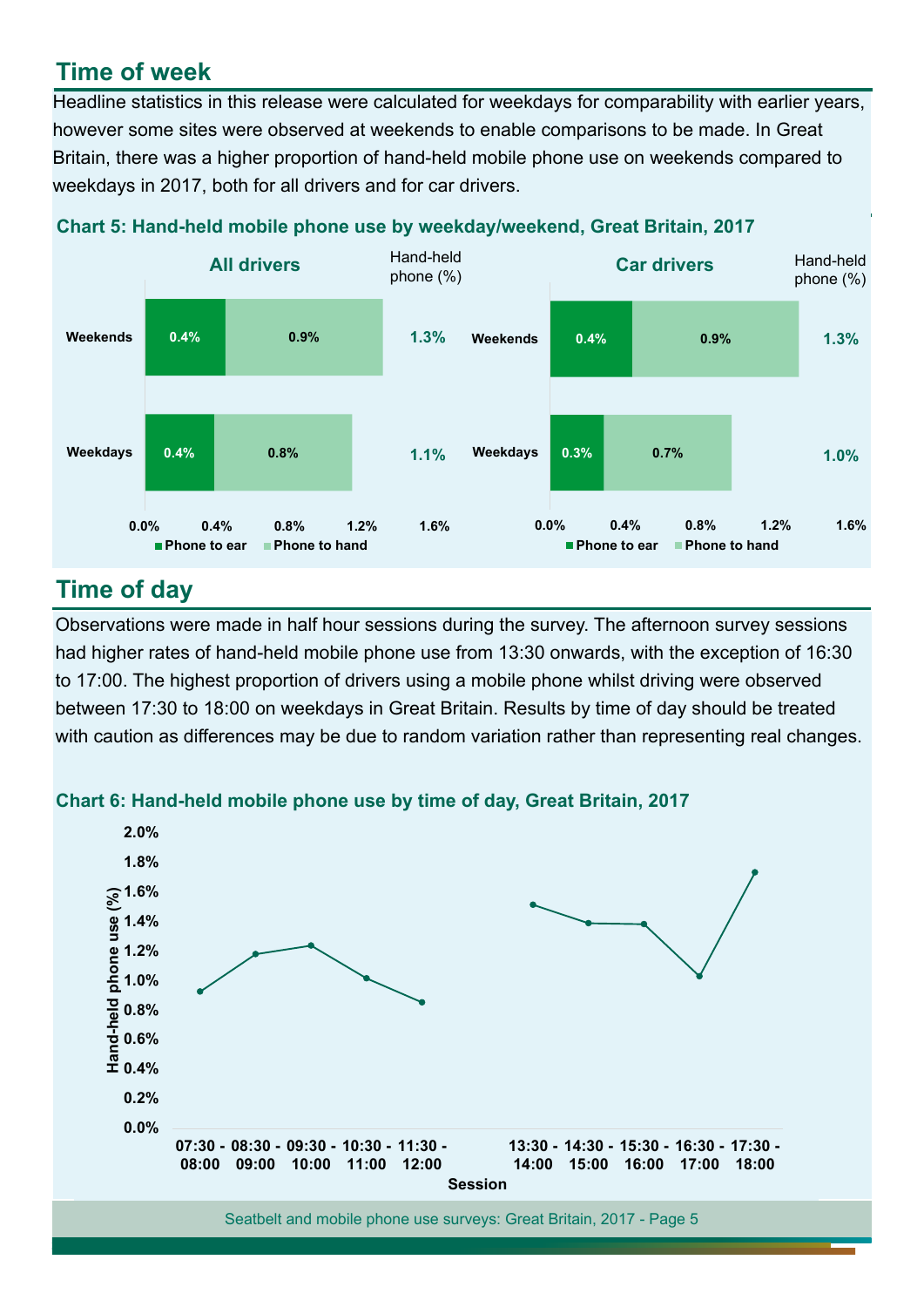# **Gender of driver**

In 2017, a higher proportion of **male** drivers (1.2%) were observed using a hand-held mobile phone whilst driving than **female** drivers (1.1%). For car drivers, a higher proportion of females (1.1%) were observed using a hand-held mobile phone whilst driving in Great Britain compared to males (0.9%). This is driven by a lower rate for male drivers in Scotland.



### **Chart 7: Hand-held mobile phone use by gender, Great Britain, 2017**

# **Age (stationary sites only)**

Amongst all drivers and car drivers, the highest proportion of drivers observed using a mobile phone at stationary sites in Great Britain were aged 17-29. Observations on the age of the driver were only made at stationary sites because age could not be observed at moving sites.

**Stationary sites** were located at traffic light junctions and observed drivers behaviour whilst the vehicles were stationary. Stationary sites are not comparable with data collected at moving sites, so results in this section should not be compared to other sections.

### **Chart 8: Hand-held mobile phone use by age, Great Britain, 2017**



Across all age groups at stationary sites, proportions of hand-held mobile phone use are lower for female drivers in Great Britain. This is not consistent with the gender differences observed at moving sites and may reflect different gender behaviours between stationary and moving sites.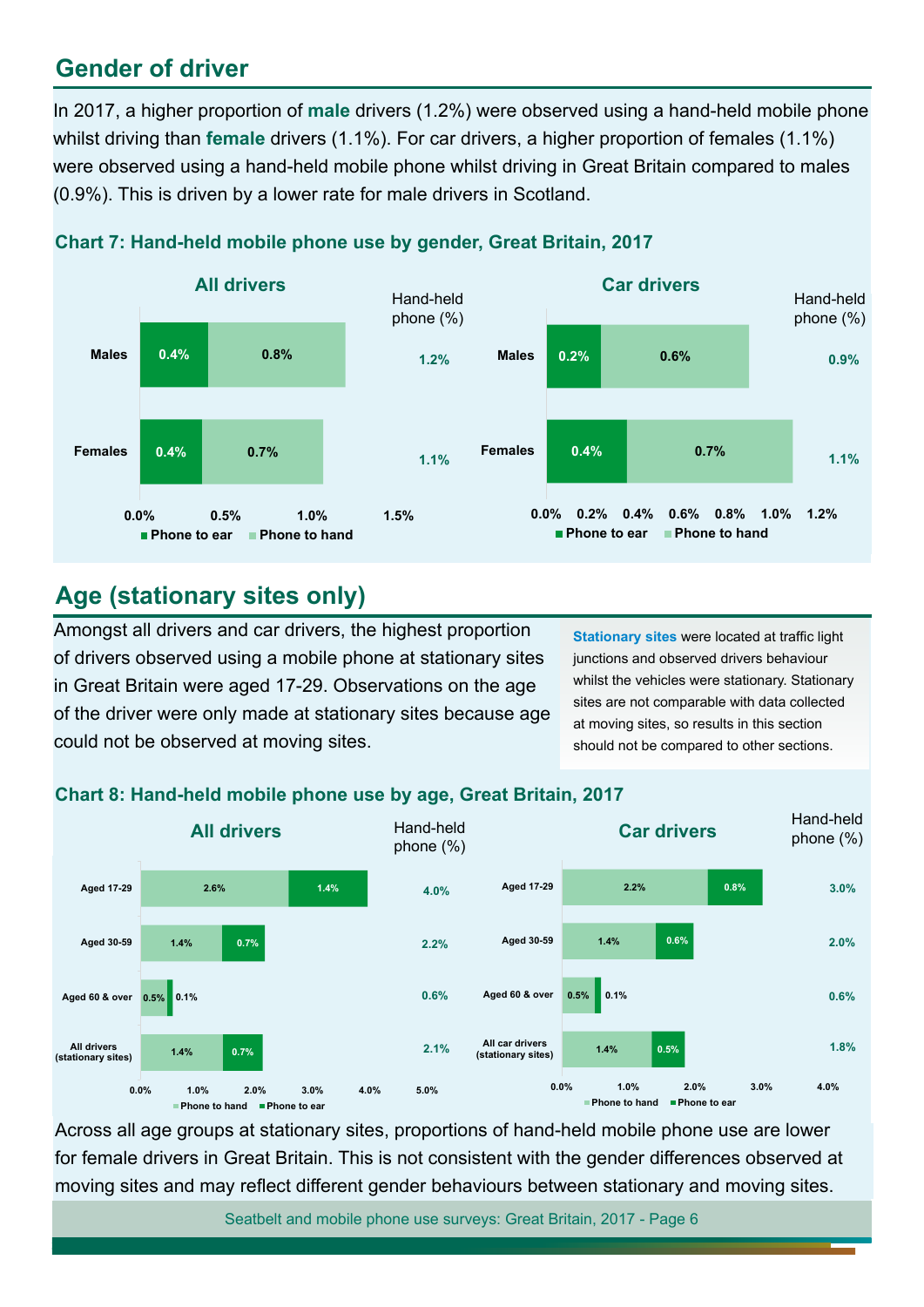# **Passengers (stationary sites only)**

Observations on whether passengers were present or not in the vehicle were only made at stationary sites. There was a higher proportion of drivers observed using a hand-held mobile phone when passengers were not present compared to when passengers were present in Great Britain in 2017.

**Stationary sites** were located at traffic light junctions and observed drivers behaviour whilst the vehicles were stationary. Stationary sites are not comparable with data collected at moving sites, so results in this section should not be compared to other sections.



#### **Chart 9: Hand-held mobile phone use by presence of passengers, Great Britain, 2017**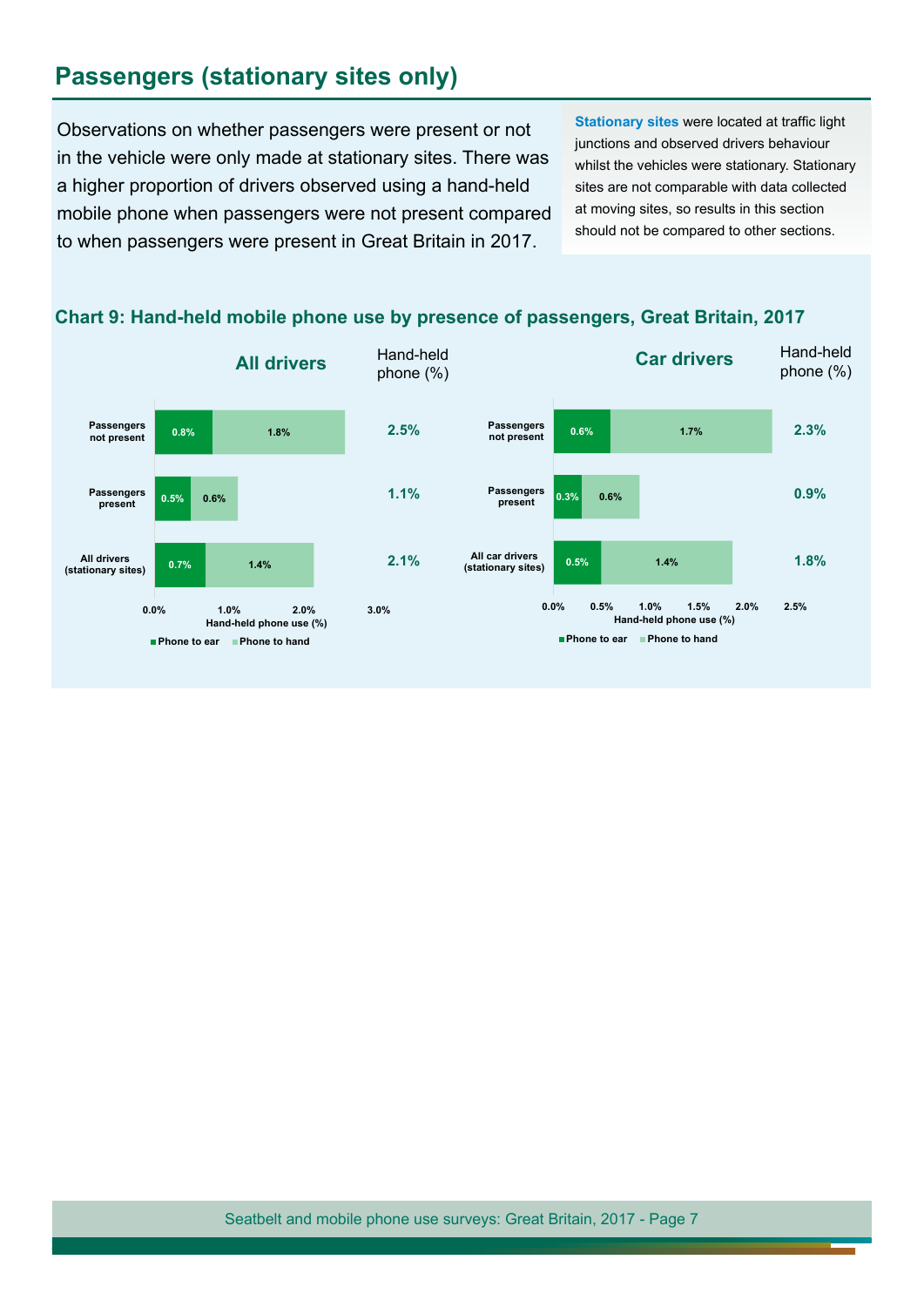# **Seatbelt survey - headline statistics**

Seatbelt use observations (of drivers and passengers) were carried out at stationary traffic sites only. Unless otherwise stated results are presented for weekdays only. The results of the seatbelt survey can be used to assess compliance with the legislation in Great Britain.

In 2017, 96.5% of all **drivers** were observed using a seatbelt in Great Britain compared to 95.3% in 2014 for England and Scotland combined. This rate was lower in England and Wales (96.0%) than Scotland (97.3%) in 2017. For **front seat passengers**, 93.1% were observed wearing a seatbelt in Great Britain in 2017 compared to 90.4% in England and Wales and 98.7% in Scotland. There were 90.7% of **rear seat passengers** observed wearing a seatbelt in Great Britain in 2017. This compares to 88.3% in England and Wales and 95.1% in Scotland in 2017.

### **Definitions**

Observers recorded the restraint being used by each vehicle occupant as: seatbelt, rear facing baby seat, child seat, booster seat, booster cushion or unrestrained. Unrestrained includes improperly used seatbelts or child restraints.



#### **Chart 10: Seatbelt use, Great Britain, 2017**



**Car occupants**

#### **All vehicle occupants**

**Accident data**

For car occupants in Great Britain in 2017, the rates were 98.6% for **drivers**, 96.6% for **front seat passengers** and 92.7% for **rear seat passengers**.

#### Compared to the 27% of car occupant fatalities that were not wearing a seatbelt in Great Britain in 2017 [\(RAS41001](https://www.gov.uk/government/statistical-data-sets/ras41-reported-casualties-rates)), these results show that car occupants who do not wear a seatbelt are disproportionately likely to be killed in road accidents.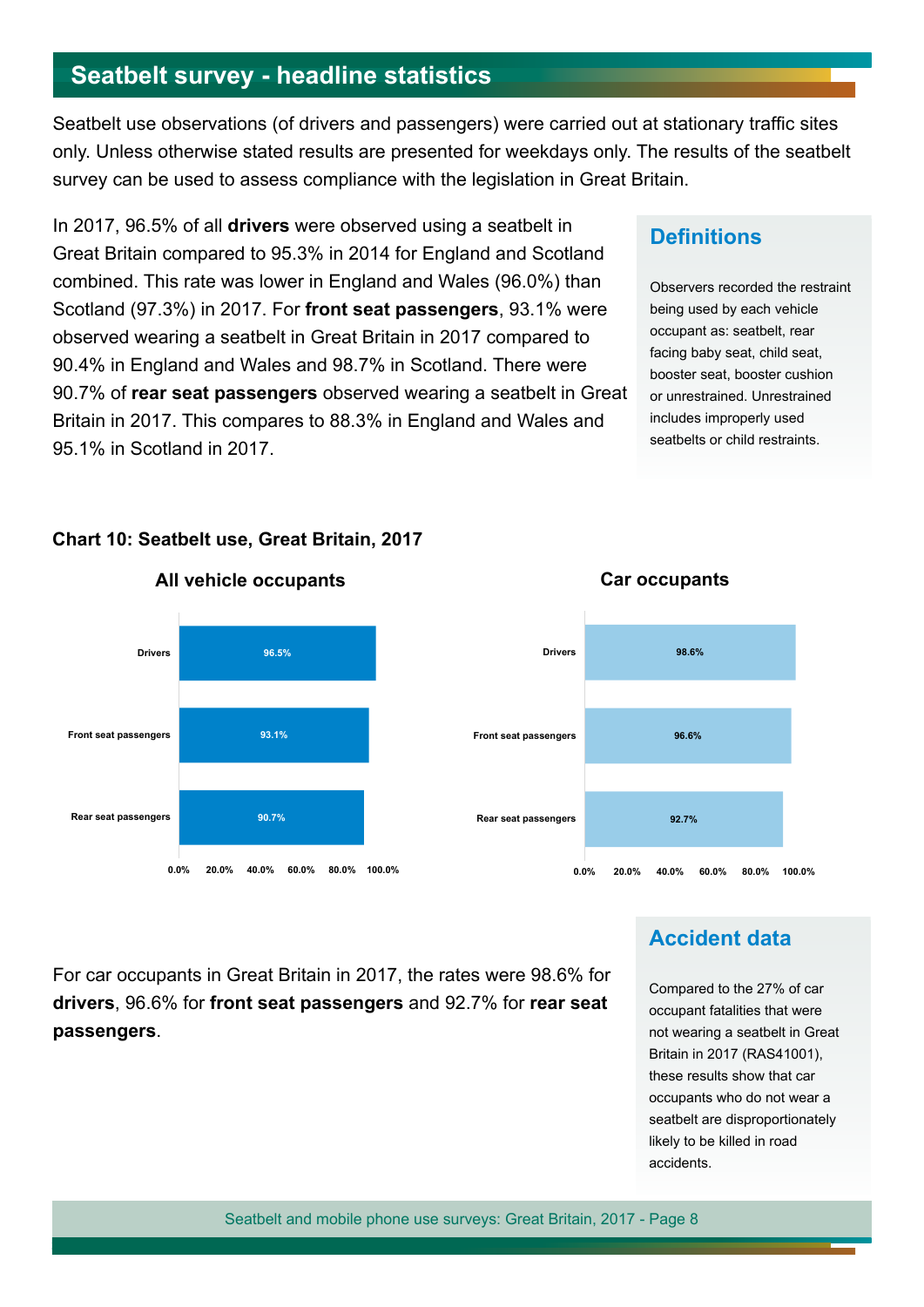Since 1999, overall seatbelt use for car occupants has broadly risen. The biggest increase has been observed for adult rear seat passengers, from 54.0% in England in 1999 to 78.9% in England and Wales in 2017. Over the same time period, child rear seat passenger rates have always been higher, from 89.7% in England in 1999 to 97.0% in England and Wales in 2017. In this chart, car occupants include observations for taxi and private hire vehicles for consistency with previous surveys.





### **Geographical coverage**

Previous surveys included sites in England and Scotland only. The 2017 survey included one stationary site in Wales to make it representative of Great Britain. The 2017 figure in this chart is for England and Wales, while figures for previous years are for England only.

*Includes taxi/private hire vehicles*

### **Background on legislation**

In Great Britain, the law states that, whilst travelling in cars, vans and other goods vehicles a seatbelt must be worn if one is fitted. Use of a seatbelt restraint by drivers and front seat passengers in cars was made compulsory in January 1983. Rear seatbelt use was made compulsory for cars with belts fitted for children in 1989 and adults in 1991. However, there are exceptions where a seatbelt does not need to be worn. Drivers of licenced taxis in Great Britain are exempt from wearing a seatbelt whilst seeking hire, or answering a call for hire, or carrying a passenger for hire. Drivers of private hire vehicles are also exempt from wearing a seatbelt when the vehicle is being used to carry a passenger for hire. The results of the seatbelt survey can be used to assess compliance with this legislation in Great Britain.

Further information on the law on wearing a seatbelt whilst travelling in a vehicle can be found at: [https://](https://www.gov.uk/seat-belts-law) [www.gov.uk/seat-belts-law.](https://www.gov.uk/seat-belts-law) Further information on cases where a seatbelt does not need to be worn can be found at: <https://www.gov.uk/seat-belts-law/when-you-dont-need-to-wear-a-seat-belt>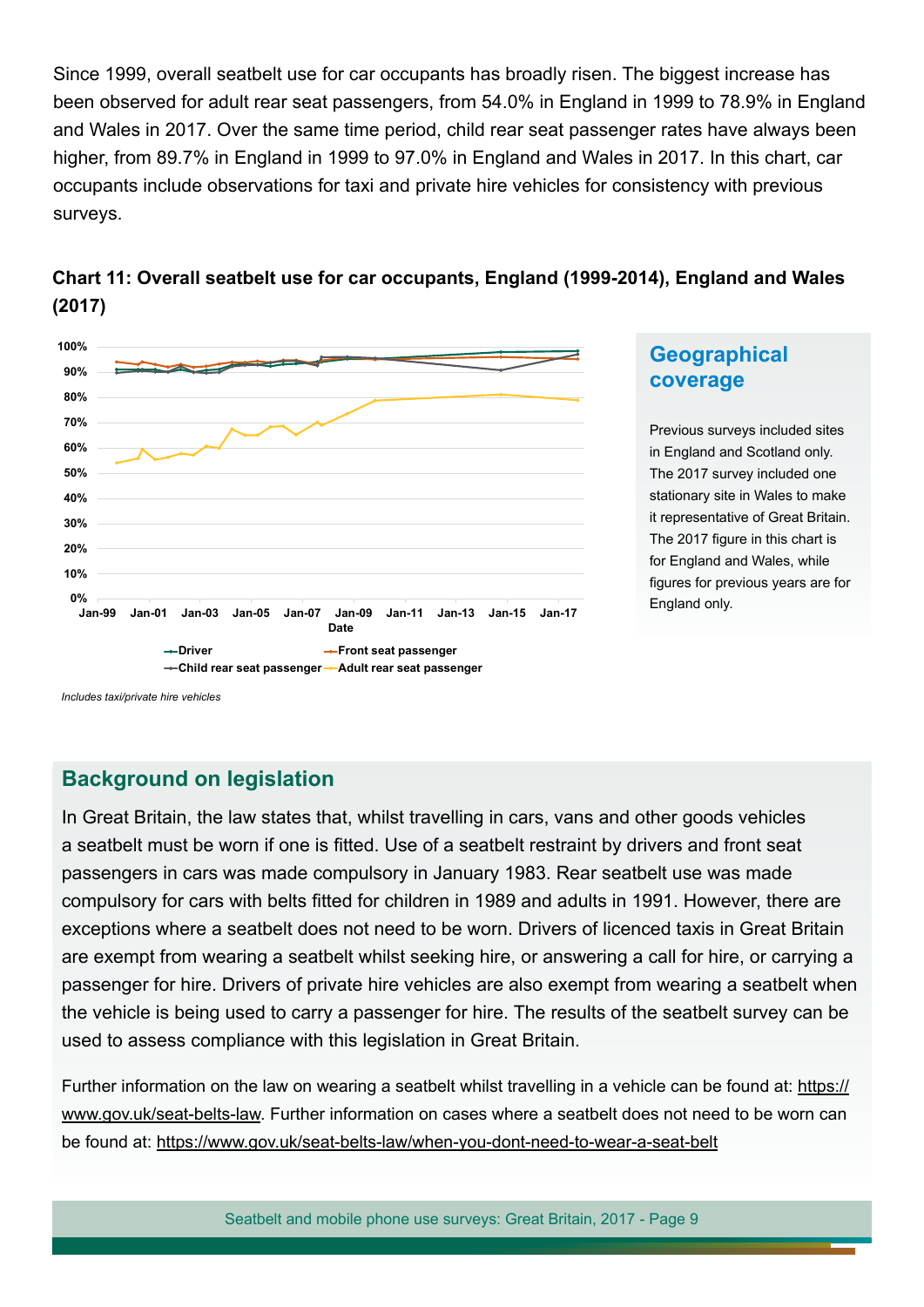# **Vehicle type**

The highest rate of seatbelt use amongst drivers was observed in cars in Great Britain in 2017, and the lowest proportion was observed in taxis.



# **Road type**

A slightly higher proportion of drivers were observed using seatbelts on rural roads in Great Britain than urban roads.



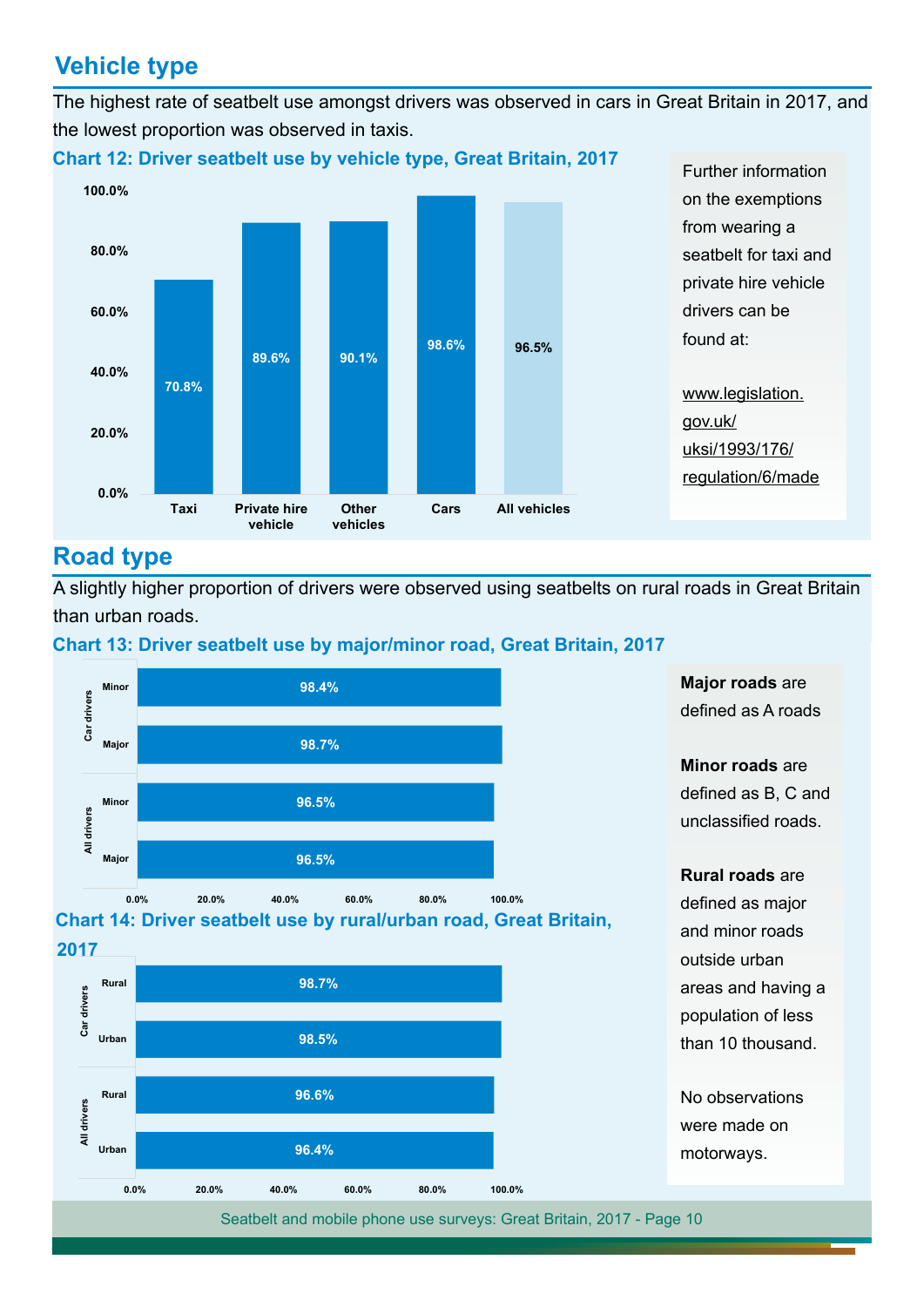# **Time of week**

For drivers and passengers in Great Britain, seatbelt use was higher on weekends compared to weekdays. Headline statistics were calculated for weekdays for comparability with earlier years but some sites were observed at weekends to enable comparisons to be made.



**Chart 15: Seatbelt use by weekday/weekend, Great Britain, 2017**

# **Time of day**

Observations were made in half hour sessions during the survey. Results by time of day should be treated with caution as differences may be due to random variation rather than representing real changes.

The rate of seatbelt use for drivers was broadly stable by time of day in Great Britain in 2017. The proportion of front seat passengers seatbelt use was lowest between 07:30 and 08:00.



#### **Chart 16: Seatbelt use by time of day for all vehicles, Great Britain, 2017**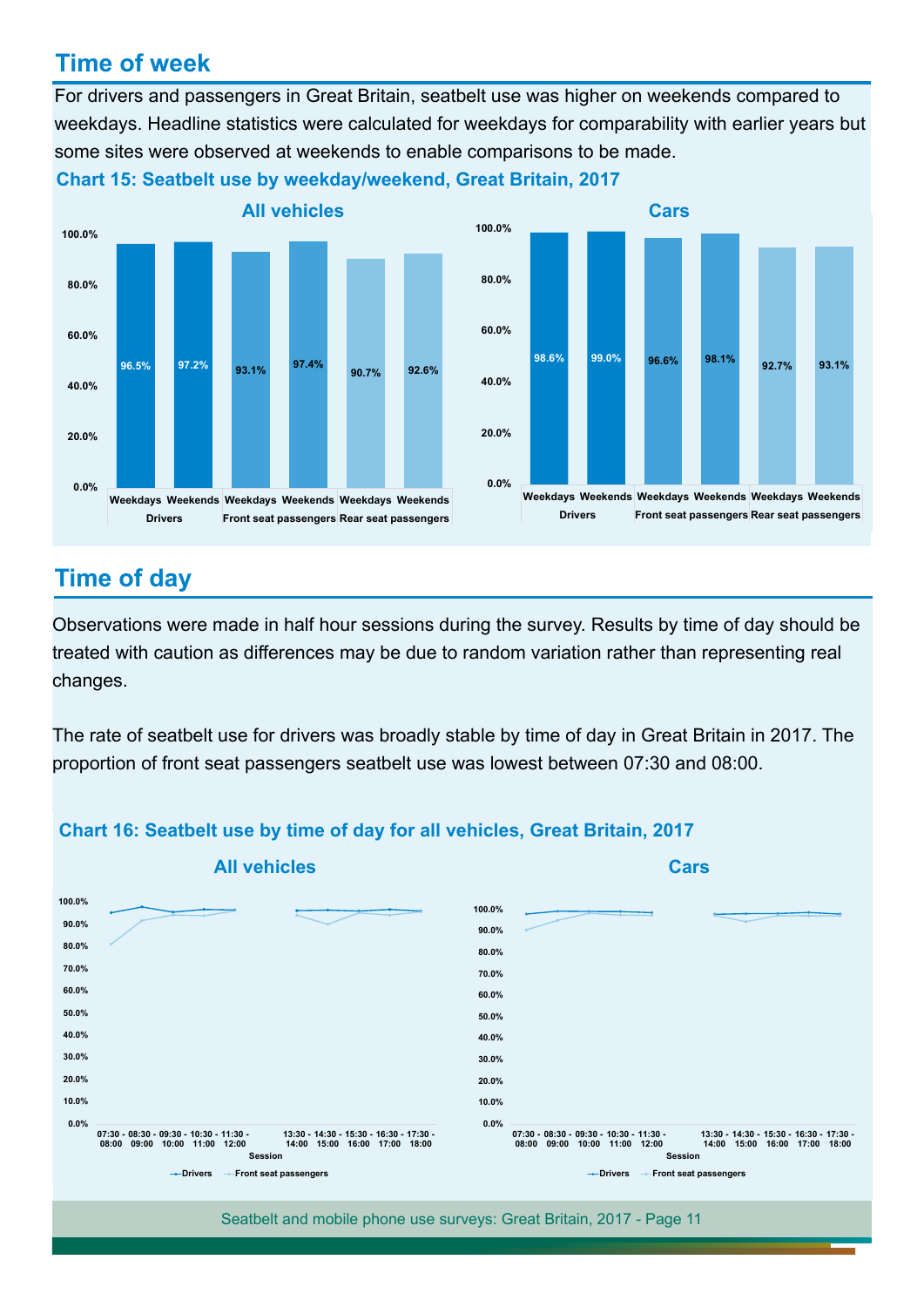# **Age and gender**

all drivers, the rate of seatbelt use is similar for those aged 30-59 (96.1%) and aged 17-29 (96.2%) but is higher amongst those aged 60 and over (98.6%). For all drivers in Great Britain, males had a lower rate of seatbelt use compared to females in 2017. Across

### **Chart 17: Driver seatbelt use by gender, Great Chart 18: Driver seatbelt use by age, Great Britain, 2017 Britain, 2017**





In Great Britain, females had a higher rate of seatbelt use for front seat passengers in 2017. The lowest rate of seatbelt use for front seat passengers was amongst those aged 14-29.

**Chart 19: Front seat passenger seatbelt use by Chart 20: Front seat passenger seatbelt use by gender, Great Britain, 2017 age, Great Britain, 2017**





**Aged 0-13 Aged 14-29 Aged 30-59 Aged 60 & over**



#### **Chart 22: Rear seat passenger seatbelt use by**  For rear seat passengers, females had higher proportions of seatbelt use compared to males in Great Britain in 2017. The lowest rates of seatbelt use were observed amongst those aged 60 and over. **Chart 21: Rear seat passenger seatbelt use by**

Sample sizes by age are relatively

so should be treated with caution

**gender, Great Britain, 2017**



#### **age, Great Britain, 2017**

**0.0%**

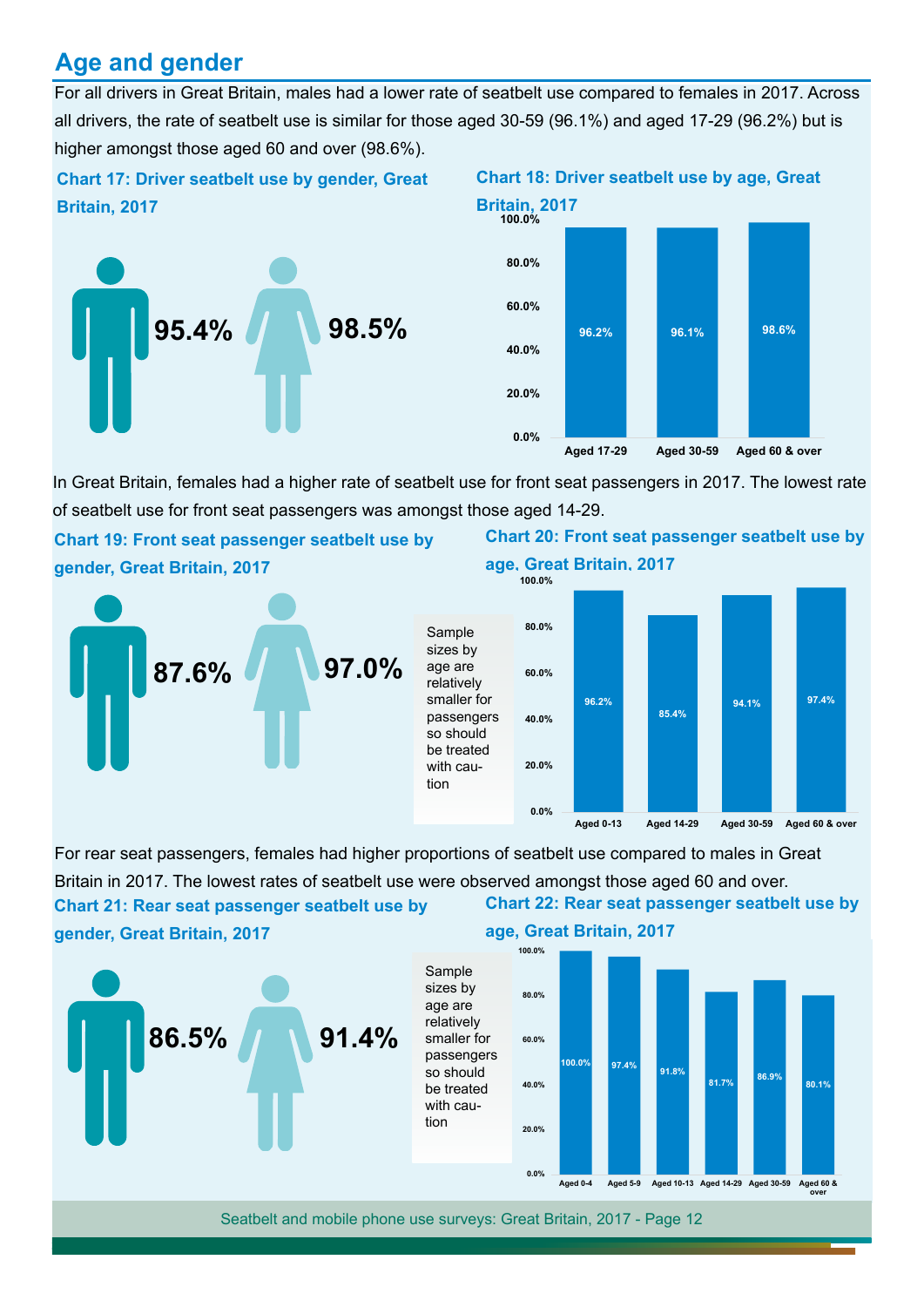# **Children (aged 13 or under)**

As the number of children observed is small, these results should be interpreted with caution. Differences may be due to random variation rather than representing real changes. It would have been difficult for the observers to determine the age of young children accurately, which may have meant that some children's ages were misclassified. In Great Britain, the lowest rate of seatbelt restraint use for child rear seat passengers was amongst those aged 10-13 (92.2%) in 2017.



**Chart 23: Child car rear seat passenger seatbelt restraint use by age, Great Britain, 2017**

For 1-4 year old rear seat passengers in Great Britain, 64.8% were observed using a child seat in 2017, compared to 31.0% of 5-9 year old rear seat passengers.

In Great Britain, 14.9% of 1-4 year old rear seat passengers were observed using a seatbelt in 2017, compared to 39.6% of 5-9 year old rear seat passengers. For 5-9 year old front seat passengers, this rate rose to 48.7%.

In Great Britain, 13.1% of 1-4 year old rear seat passengers were observed using a booster seat compared to 27.1% of 5-9 year olds in 2017. For front seat passengers aged 5-9 years, 27.3% were observed using a booster seat in Great Britain in 2017.



#### **Chart 24: Child car seatbelt restraint type by age, Great Britain, 2017**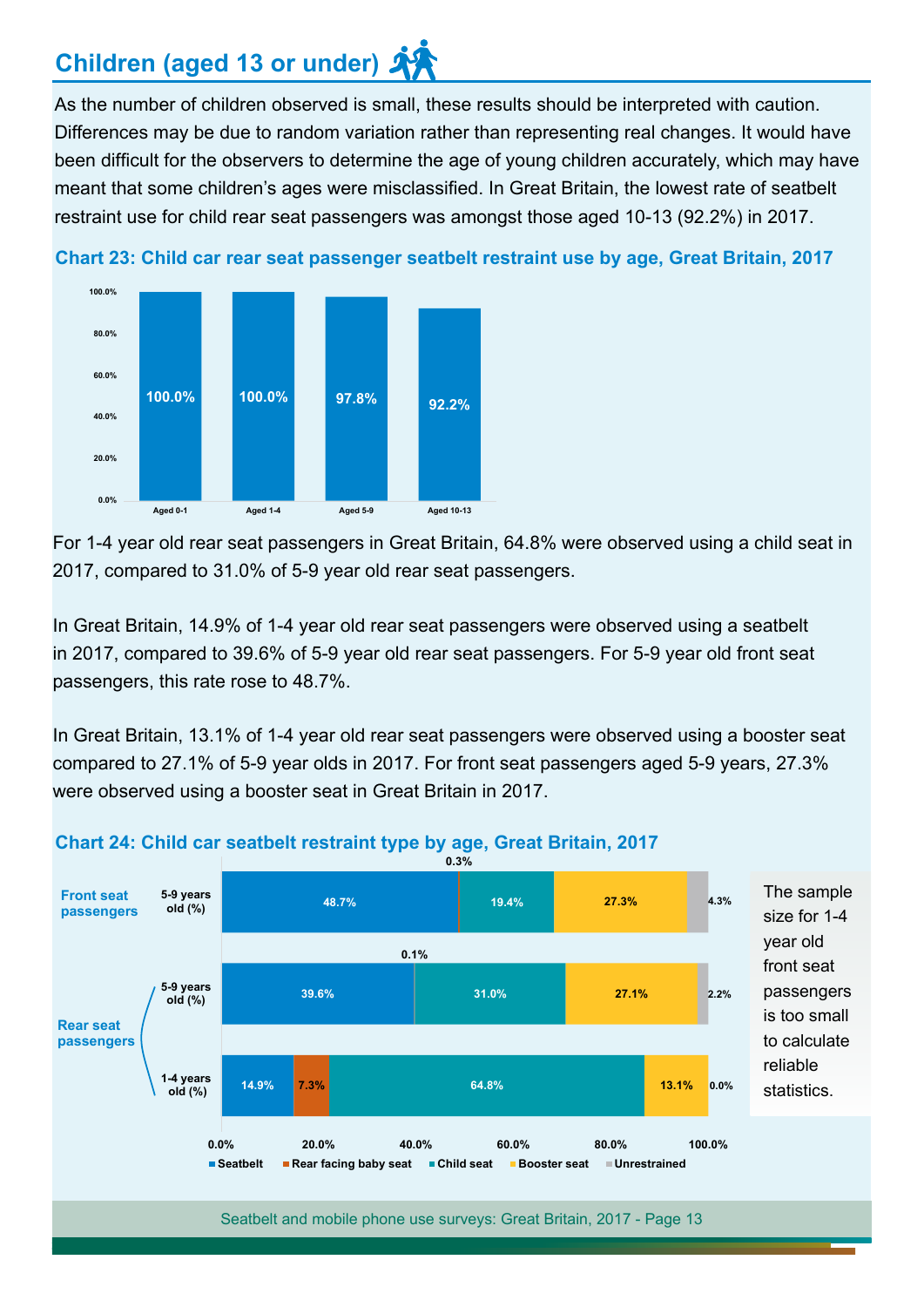#### **Site selection**

Ninety observation sites were selected for this survey. These were chosen to be broadly representative of all types of road and included urban, rural, major and minor roads. No motorway sites were used as previous work has shown that it is not possible to record reliable results with high speed traffic. Sites were selected to provide a national spread and were not clustered around distinct locations, as in previous surveys. Sites were located far enough apart so that survey staff were unlikely to observe the same set of vehicle occupants. Sites located close to each other (where it might be feasible that the survey captured the same vehicle multiple times) were surveyed at different times of day.

As in previous surveys, a combination of stationary sites and moving sites were used. Moving sites were located at pavements or laybys and made observations of moving traffic. Stationary

## **Methodology**

A full methodology note for the 2017 survey can be found at: [https://](https://www.gov.uk/government/statistics/seatbelt-and-mobile-phone-use-surveys-2017) [www.gov.uk/government/statistics/](https://www.gov.uk/government/statistics/seatbelt-and-mobile-phone-use-surveys-2017) [seatbelt-and-mobile-phone-use](https://www.gov.uk/government/statistics/seatbelt-and-mobile-phone-use-surveys-2017)[surveys-2017](https://www.gov.uk/government/statistics/seatbelt-and-mobile-phone-use-surveys-2017)

The note includes further detail on:

- Site selection
- Data collection method
- Data collected
- Fieldwork phase
- Data validation
- Weighting

sites were located at traffic light junctions and observed driver behaviour whilst the vehicles were stationary (being held by the red light). Headline statistics were calculated for weekdays for comparability with earlier years but some sites were observed at weekends to enable comparisons to be made.

The sites selected comprised of twice as many stationary sites as moving sites, as the number of vehicle observations possible at a moving site is, on average, considerably higher than at a stationary site.

#### **Table 1: Number of observation sites by country and road type**

|             | Site type  | Major |       | Minor |                |       |
|-------------|------------|-------|-------|-------|----------------|-------|
| Country     |            | Rural | Urban | Rural | Urban          | Total |
| England and | Moving     | 5     | 6     |       |                | 21    |
| Wales       | Stationary | 6     | 14    | 6     | 13             | 39    |
| Scotland    | Moving     | 4     | 2     | 2     | $\overline{2}$ | 10    |
|             | Stationary | 5     | 6     | 2     |                | 20    |
| Total       |            | 20    | 28    | 13    | 29             | 90    |